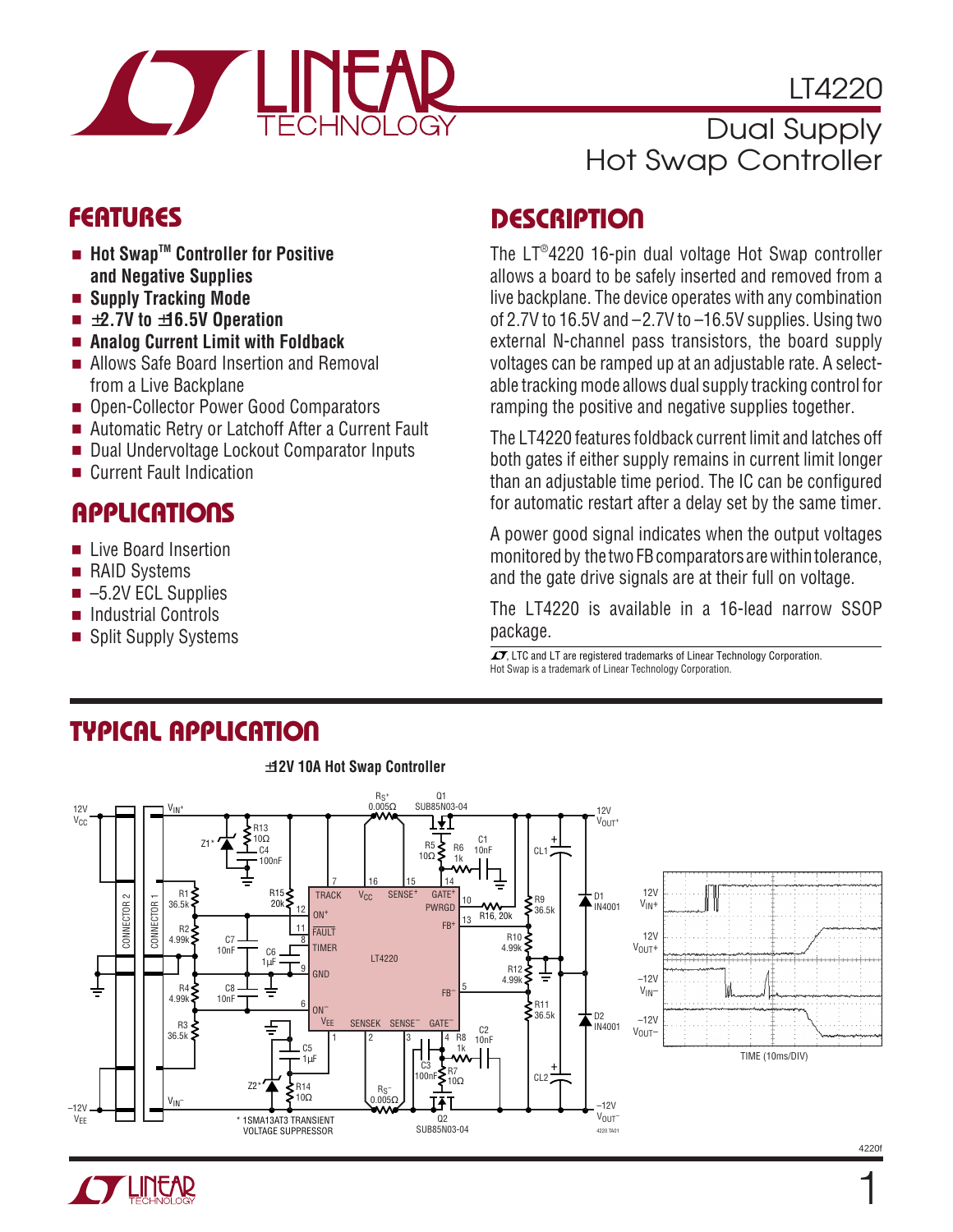| (Notes 1, 2)                                                                |
|-----------------------------------------------------------------------------|
|                                                                             |
|                                                                             |
|                                                                             |
|                                                                             |
|                                                                             |
|                                                                             |
| GATE <sup>-</sup> -16.5V with $V_{FF} = -22V$ to 0V                         |
|                                                                             |
| SENSE <sup>-</sup> , SENSEK  V <sub>FF</sub> - 0.3V to V <sub>FF</sub> + 3V |
|                                                                             |
| <b>Operating Temperature Range</b>                                          |
|                                                                             |
|                                                                             |
| Storage Temperature Range  -65°C to 150°C                                   |
| Lead Temperature (Soldering, 10 sec) 300°C                                  |

### **ABSOLUTE MAXIMUM RATINGS <sup>W</sup> <sup>W</sup> <sup>W</sup> <sup>U</sup> PACKAGE/ORDER INFORMATION <sup>U</sup> <sup>W</sup> <sup>U</sup>**



Consult LTC Marketing for parts specified with wider operating temperature ranges.

### **DC ELECTRICAL CHARACTERISTICS**

**The** ● **denotes the specifications which apply over the full operating** temperature range, otherwise specifications are at T<sub>A</sub> = 25°C. V<sub>CC</sub> = 5V, V<sub>EE</sub> = –5V, unless otherwise noted.

| <b>SYMBOL</b>                  | <b>PARAMETER</b>                             | <b>CONDITIONS</b>                                                        |           | MIN     | <b>TYP</b> | <b>MAX</b> | <b>UNITS</b> |
|--------------------------------|----------------------------------------------|--------------------------------------------------------------------------|-----------|---------|------------|------------|--------------|
| $V_{CC}$                       | V <sub>CC</sub> Operating Range              |                                                                          | $\bullet$ | 2.7     |            | 16.5       | V            |
| $I_{CC}$                       | V <sub>CC</sub> Supply Current               |                                                                          |           |         | 2.7        | 4          | mA           |
| $V_{EE}$                       | V <sub>EE</sub> Operating Range              |                                                                          | $\bullet$ | $-2.7$  |            | $-16.5$    | V            |
| I <sub>EE</sub>                | V <sub>EE</sub> Supply Current               |                                                                          |           |         | $-1.6$     | $-2.4$     | mA           |
| V <sub>PLKO</sub>              | V <sub>CC</sub> Undervoltage Lockout         |                                                                          |           | 2.35    | 2.45       | 2.55       | V            |
| <b>V<sub>MLKO</sub></b>        | V <sub>FF</sub> Undervoltage Lockout         |                                                                          |           | $-2.4$  | $-2.45$    | $-2.5$     | V            |
| $V_{ON+H}$                     | ON <sup>+</sup> ON Threshold                 | $ON+ Rising$                                                             |           | 1.22    | 1.24       | 1.26       | V            |
| V <sub>ON<sup>+</sup>HYS</sub> | ON <sup>+</sup> Hysteresis                   |                                                                          |           | 25      | 50         | 70         | mV           |
| $\Delta V_{ON^+H}$             | ON <sup>+</sup> ON Threshold Line Regulation | $V_{CC}$ = 2.7V, $V_{EE}$ = -2.7V to $V_{CC}$ = 16.5V, $V_{EE}$ = -16.5V | $\bullet$ |         | 0.02       | 0.15       | mV/V         |
| $\Delta V_{ON-H}$              | ON <sup>-</sup> ON Threshold Line Regulation | $V_{CC}$ = 2.7V, $V_{EE}$ = -2.7V to $V_{CC}$ = 16.5V, $V_{EE}$ = -16.5V | $\bullet$ |         | 0.05       |            | mV/V         |
| V <sub>ON-HYS</sub>            | ON <sup>-</sup> Hysteresis                   |                                                                          | $\bullet$ | 25      | 50         | 70         | mV           |
| $V_{ON-H}$                     | ON <sup>-</sup> ON Voltage Threshold         | $ON$ <sup>-</sup> Falling                                                |           | $-1.22$ | $-1.24$    | $-1.26$    | V            |
| $I_{ON^+}$                     | ON <sup>+</sup> Input Current                | $V_{ON}$ <sup>+</sup> = 2V                                               |           |         | 0.01       | ±1         | μA           |
| $I_{ON}$                       | ON <sup>-</sup> Input Current                | $V_{ON}$ = GND                                                           |           |         | 0.01       | ±1         | μA           |
| $V_{FB^+H}$                    | FB+ PWRGD Voltage Threshold                  | FB+Rising                                                                |           | 1.22    | 1.24       | 1.26       | V            |
| V <sub>FB+HYS</sub>            | FB+ Hysteresis                               | $Gate = 5V$                                                              |           | 25      | 50         | 70         | mV           |
| $V_{FB-H}$                     | FB <sup>-</sup> PWRGD Voltage Threshold      | $FB^-$ Falling                                                           |           | $-1.22$ | $-1.24$    | $-1.26$    | V            |
| V <sub>FB</sub> -HYS           | FB <sup>-</sup> Hysteresis                   | $Gate = 3V$                                                              |           | 25      | 50         | 70         | mV           |

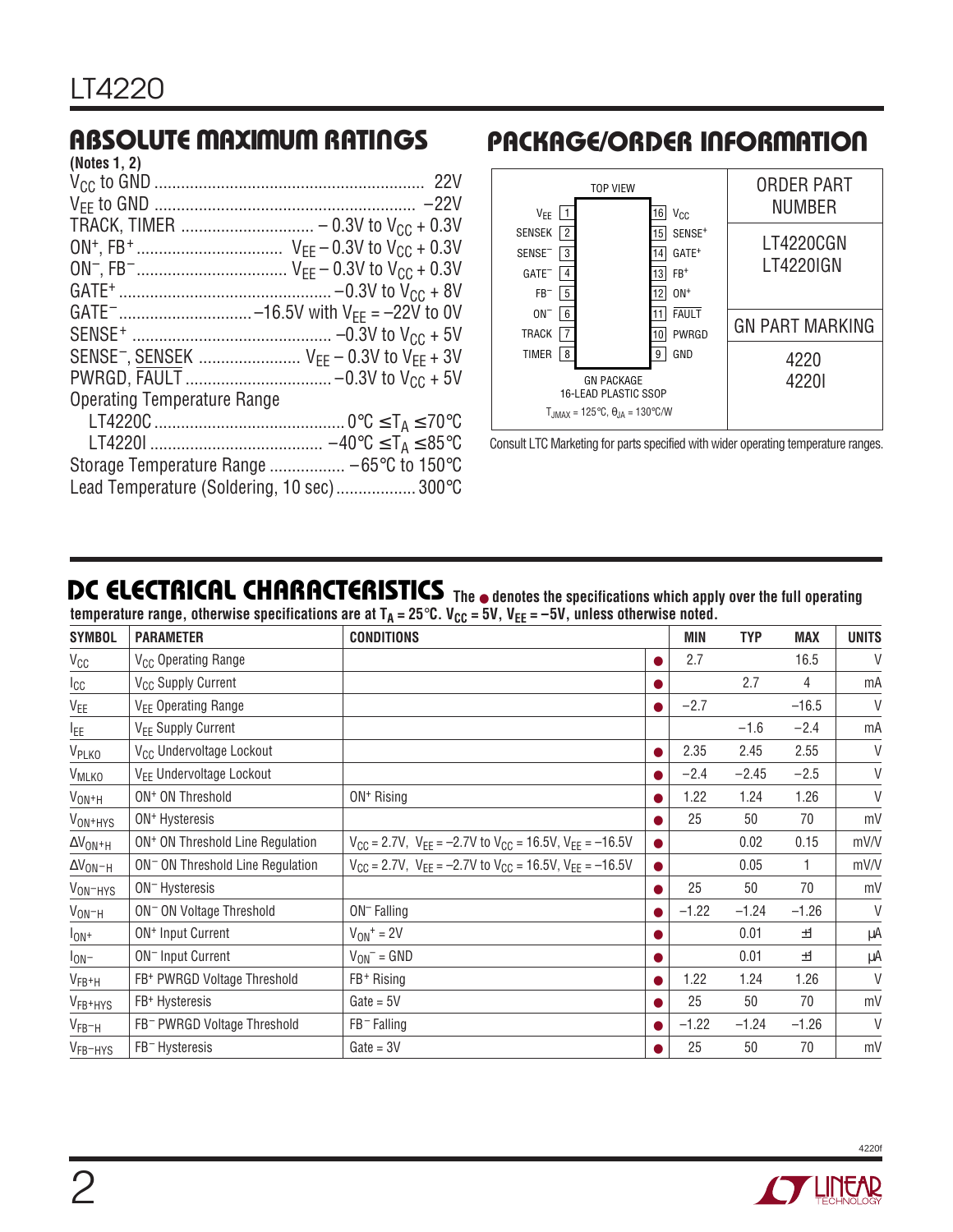### **DC ELECTRICAL CHARACTERISTICS The** ● **denotes the specifications which apply over the full operating**

temperature range, otherwise specifications are at T<sub>A</sub> = 25°C. V<sub>CC</sub> = 5V, V<sub>EE</sub> = –5V, unless otherwise noted.

| <b>SYMBOL</b>                    | <b>PARAMETER</b>                                                             | <b>CONDITIONS</b>                                                                                              |           | <b>MIN</b>     | <b>TYP</b>     | <b>MAX</b>     | <b>UNITS</b>     |
|----------------------------------|------------------------------------------------------------------------------|----------------------------------------------------------------------------------------------------------------|-----------|----------------|----------------|----------------|------------------|
| I <sub>INFB+</sub>               | FB+ Input Current                                                            | $FB+ = 3V$                                                                                                     | $\bullet$ |                | 0.09           | ±1             | μA               |
| $I_{INFB}$                       | FB <sup>-</sup> Input Current                                                | $FB^- = -3V$                                                                                                   |           |                | 0.08           | ±1             | μA               |
| $\Delta V_{FB^+H}$               | FB+ PWRGD Threshold Line Regulation                                          | $V_{CC}$ = 2.7V, $V_{EE}$ = -2.7V to $V_{CC}$ = 16.5V, $V_{EE}$ = -16.5V                                       |           |                | 0.015          | 0.15           | mV/V             |
| $\Delta$ VFB-H                   | FB <sup>-</sup> PWRGD Threshold Line Regulation                              | $V_{CC}$ = 2.7V, $V_{EE}$ = -2.7V to $V_{CC}$ = 16.5V, $V_{EE}$ = -16.5V                                       |           |                | 0.05           | 0.5            | mV/V             |
| V <sub>SENSE<sup>+</sup></sub>   | SENSE <sup>+</sup> Trip Voltage (V <sub>CC</sub> - V <sub>SENSE</sub> +)     | $V_{FR^+} = 0V$ , GATE <sup>+</sup> - 0.5V<br>$V_{FB^+}$ = 1V, GATE <sup>+</sup> - 0.5V                        |           | 6<br>36        | 15<br>48       | 22<br>60       | mV<br>mV         |
| V <sub>SENSE</sub> -             | SENSE <sup>-</sup> Trip Voltage (V <sub>SENSEK</sub> - V <sub>SENSE</sub> -) | $V_{FR}$ = 0V, GATE <sup><math>-</math></sup> - 0.5V<br>$V_{FB}$ = -1V, GATE <sup>-</sup> - 0.5V               |           | $-10$<br>$-43$ | $-15$<br>$-52$ | $-22$<br>$-61$ | mV<br>mV         |
| I <sub>GATEUP+</sub>             | GATE <sup>+</sup> Pull-Up Current                                            | Charge Pump On, $V_{GATE^+} = 7V$                                                                              |           | $-9$           | $-13$          | $-17$          | μA               |
| IGATEUP-                         | GATE <sup>-</sup> Pull-Up Current                                            | $VGATE= -3V$                                                                                                   | $\bullet$ | $-6$           | $-10$          | $-14$          | μA               |
| <sup>I</sup> GATEDN <sup>+</sup> | GATE <sup>+</sup> Pull-Down Current                                          | Any Fault Condition, $V_{GATE^+} = 1V$                                                                         |           | 20             | 40             | 60             | mA               |
| IGATEDN-                         | GATE <sup>-</sup> Pull-Down Current                                          | Any Fault Condition, $V_{GATE^-} = V_{EE} + 4V$                                                                | $\bullet$ | 30             | 70             | 130            | mA               |
| $\Delta V_{GATE}$ +              | External N-Channel GATE <sup>+</sup> Drive                                   | $V_{GATE^+} - V_{CC}$ , $V_{CC} = 2.7V$ , $V_{FF} = -2.7V$<br>$V_{CC}$ = 5V to 16.5V, $V_{EE}$ = -5V to -16.5V |           | 3.5<br>5       | 4<br>6.5       | 6<br>8         | $\vee$<br>V      |
| $\Delta V_{GATE}$                | External N-Channel GATE <sup>-</sup> Drive                                   | $V_{GATE} - V_{FF}$ , $V_{CC} = 2.7V$ , $V_{FF} = -2.7V$<br>$V_{CC}$ = 5V to 16.5V, $V_{EE}$ = -5V to -16.5V   | $\bullet$ | 3.5<br>7.5     | 5.2<br>8.5     | 6<br>9         | V<br>V           |
| V <sub>TIMERH</sub>              | TIMER High Threshold, Sets FAULT                                             |                                                                                                                | $\bullet$ | 1.22           | 1.24           | 1.26           | $\vee$           |
| VTIMERL                          | <b>TIMER Low Threshold, Allows Restart</b>                                   |                                                                                                                |           | 0.4            | 0.5            | 0.6            | $\vee$           |
| <b>ITIMERUP</b>                  | <b>TIMER Pull-Up Current</b>                                                 | $TIMER = 0V$                                                                                                   | $\bullet$ | $-40$          | $-65$          | $-85$          | μA               |
| <b>ITIMERDN</b>                  | <b>TIMER Pull-Down Current</b>                                               | $TIMER = 1V$                                                                                                   |           | $\overline{2}$ | 3.3            | 4.5            | μA               |
| $I$ TIMER(R)                     | <b>TIMER Current Ratio</b>                                                   | <b>ITIMERDN/ITIMERUP</b>                                                                                       |           |                | 5              | $\overline{7}$ | $\frac{0}{0}$    |
| $V_{OL}$                         | <b>PWRGD Output Low Voltage</b>                                              | $I_0 = 2mA$<br>$I_0 = 5mA$                                                                                     | $\bullet$ |                |                | 0.3<br>0.5     | $\vee$<br>V      |
| $I_{OH}$                         | <b>PWRGD Leakage Current</b>                                                 | $V_{PWRGB} = 16.5V$                                                                                            |           |                | 0.1            | $\overline{2}$ | μA               |
| <b>VFOL</b>                      | <b>FAULT</b> Output Low Voltage                                              | $I_0 = 2mA$<br>$I_0 = 5mA$                                                                                     | $\bullet$ |                |                | 0.3<br>0.5     | $\vee$<br>$\vee$ |
| <b>IFPH</b>                      | <b>FAULT</b> Leakage Current                                                 | $V_{\overline{FAULT}} = 16.5V$                                                                                 | $\bullet$ |                | 0.06           | $\overline{2}$ | μA               |
| <b>VTRKTHR</b>                   | <b>TRACK Input Threshold</b>                                                 |                                                                                                                | $\bullet$ | 0.3            | 0.8            | 1.1            | $\vee$           |
| <b>ITRK</b>                      | <b>TRACK Input Current</b>                                                   | $TRACK = 16.5V$                                                                                                | $\bullet$ |                | 0.05           | $\overline{2}$ | μA               |
| VTRKFB+                          | TRACK Mode FB <sup>+</sup> Threshold                                         | $I_{GATE^+}$ = 0µA, TRACK = $V_{CC}$ (Note 3)                                                                  |           |                | 40             | 70             | mV               |
| VTRKFB-                          | TRACK Mode FB <sup>-</sup> Threshold                                         | $I_{GATE^-} = 0 \mu A$ , TRACK = $V_{CC}$ (Note 3)                                                             | ●         |                | 40             | 80             | mV               |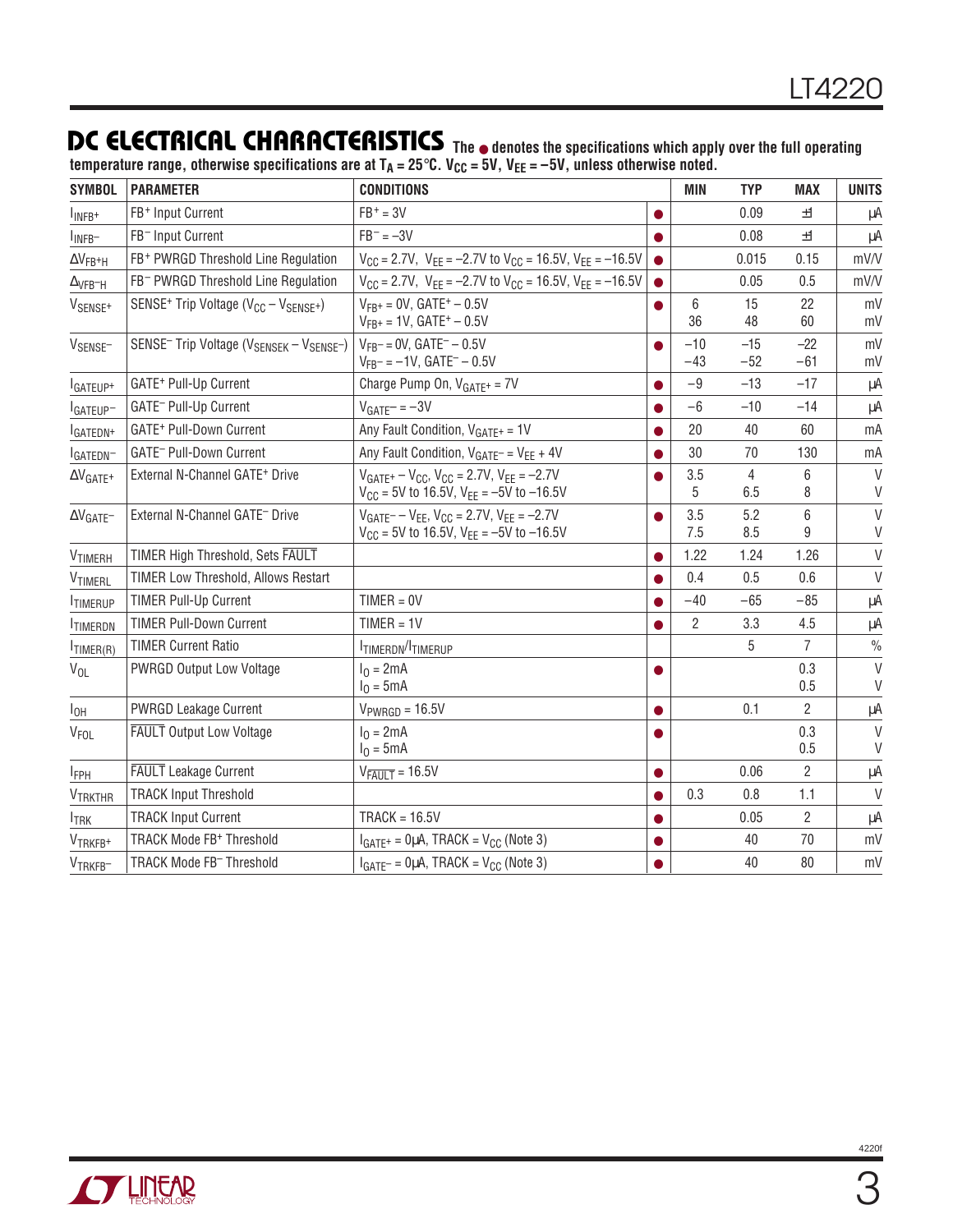## **AC ELECTRICAL CHARACTERISTICS**

temperature range, otherwise specifications are at T<sub>A</sub> = 25°C. V<sub>CC</sub> = 5V, V<sub>EE</sub> = –5V, unless otherwise noted.

| <b>SYMBOL</b>        | <b>PARAMETER</b>                               | <b>CONDITIONS</b>                                    |           | <b>MIN</b> | <b>TYP</b> | <b>MAX</b> | <b>UNITS</b> |
|----------------------|------------------------------------------------|------------------------------------------------------|-----------|------------|------------|------------|--------------|
| t <sub>PHLON+</sub>  | ON <sup>+</sup> Low to GATE <sup>+</sup> Low   | 5k Pull-Up to GATE <sup>+</sup> , 1nF Load Capacitor | $\bullet$ | 0.6        | 0.8        | 1.2        | μS           |
| t <sub>PLHON</sub> + | ON <sup>+</sup> High to GATE <sup>+</sup> High | 5k Pull-Up to GATE <sup>+</sup> , 1nF Load Capacitor | $\bullet$ | 0.6        | 1.5        | 3          | μS           |
| t <sub>PHLFB+</sub>  | FB <sup>+</sup> Low to PWRGD Low               | 5k Pull-Up to PWRGD                                  |           | 0.5        | 0.8        | 1.2        | μS           |
| t <sub>PLHFB+</sub>  | FB <sup>+</sup> High to PWRGD High             | 5k Pull-Up to PWRGD                                  | $\bullet$ | 0.6        | 1.25       | 3          | μS           |
| t <sub>PHLON</sub> - | ON <sup>-</sup> Low to GATE <sup>-</sup> Low   | 5k Pull-Up to GATE <sup>-</sup> , 1nF Load Capacitor | $\bullet$ | 0.6        |            | 1.5        | μS           |
| t <sub>PLHON</sub> - | ON <sup>-</sup> High to GATE <sup>-</sup> High | 5k Pull-Up to GATE <sup>-</sup> , 1nF Load Capacitor |           |            | 2.1        | 3.5        | μS           |
| t <sub>PHLFB</sub> - | FB <sup>-</sup> Low to PWRGD Low               | 5k Pull-Up to PWRGD                                  | $\bullet$ | 0.6        |            | 1.5        | μS           |
| t <sub>PLHFB</sub> - | FB <sup>-</sup> High to PWRGD High             | 5k Pull-Up to PWRGD                                  |           | 0.8        | 1.25       | 2          | μS           |
| t <sub>SENSE+</sub>  | SENSE <sup>+</sup> to GATE <sup>+</sup> Low    | 1nF On GATE <sup>+</sup> , 100mV Step, 5k Pull-Up    |           |            | 4          | 6          | μS           |
| t <sub>SENSE</sub> - | SENSE <sup>-</sup> to GATE <sup>-</sup> Low    | 1nF On GATE <sup>-</sup> , 100mV Step, 5k Pull-Up    |           |            | 4          | 6          | μS           |

**Note 1:** Absolute Maximum Ratings are those values beyond which the life of a device may be impaired.

pins are negative. All voltages referenced to ground (GND) unless specified.

**The** ● **denotes the specifications which apply over the full operating**

**Note 2:** All currents into device pins are positive; all currents out of device

**Note 3:** The absolute voltage difference between FB+ and FB– required to force either the GATE<sup>+</sup> or GATE<sup>-</sup> current to 0µA.

### **TYPICAL PERFORMANCE CHARACTERISTICS**





# **Negative Circuit Breaker Sense**



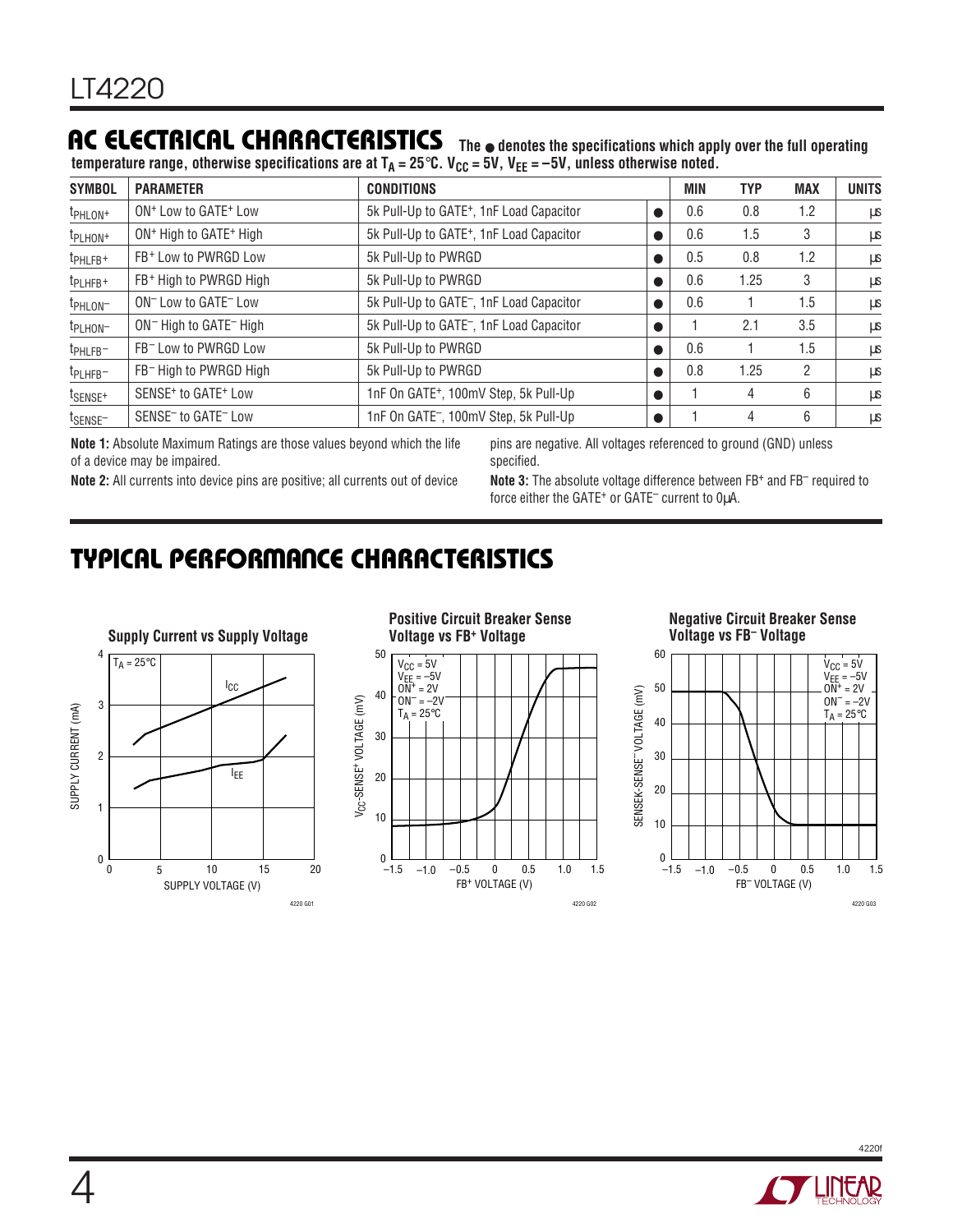### **TYPICAL PERFORMANCE CHARACTERISTICS**







**PWRGD and FAULT V<sub>OL</sub> vs Sink Current**





**GATE– Pull-Up Current vs GATE– Voltage**



**TIMER Pull-Up Current vs V<sub>CC</sub>** 

75

 $T_A = 25^{\circ}C$ 

70

65

60

TIMER PULL-UP CURRENT (µA)

TIMER PULL-UP CURRENT (µA)

55

50

 $V_{CC}$  (V) 0 6 9 12 15 18 3

4220 G11

**GATE+ Pull-Up Current vs** 16 14 GATE<sup>+</sup> PULL-UP CURRENT (µA) GATE+ PULL-UP CURRENT (µA) 12 10 8 6  $V_{CC} = 5V$  $V_{EE} = -5V$ 4  $V_{\text{SENSE}^+}$  =  $V_{\text{CC}}$ 2 VSENSE– = VEE  $T_A = 25^{\circ}C$ 0  $\pmb{0}$ 2 4 6 1 2 3 4 5 6 7 GATE<sup>+</sup> VOLTAGE ( $V_{GATE}$ + –  $V_{CC}$ ) (V) 4220 G06

**GATE– Pull-Down Current vs GATE– Voltage**



**ON+, ON– and FB+, FB– Hysteresis vs Temperature**



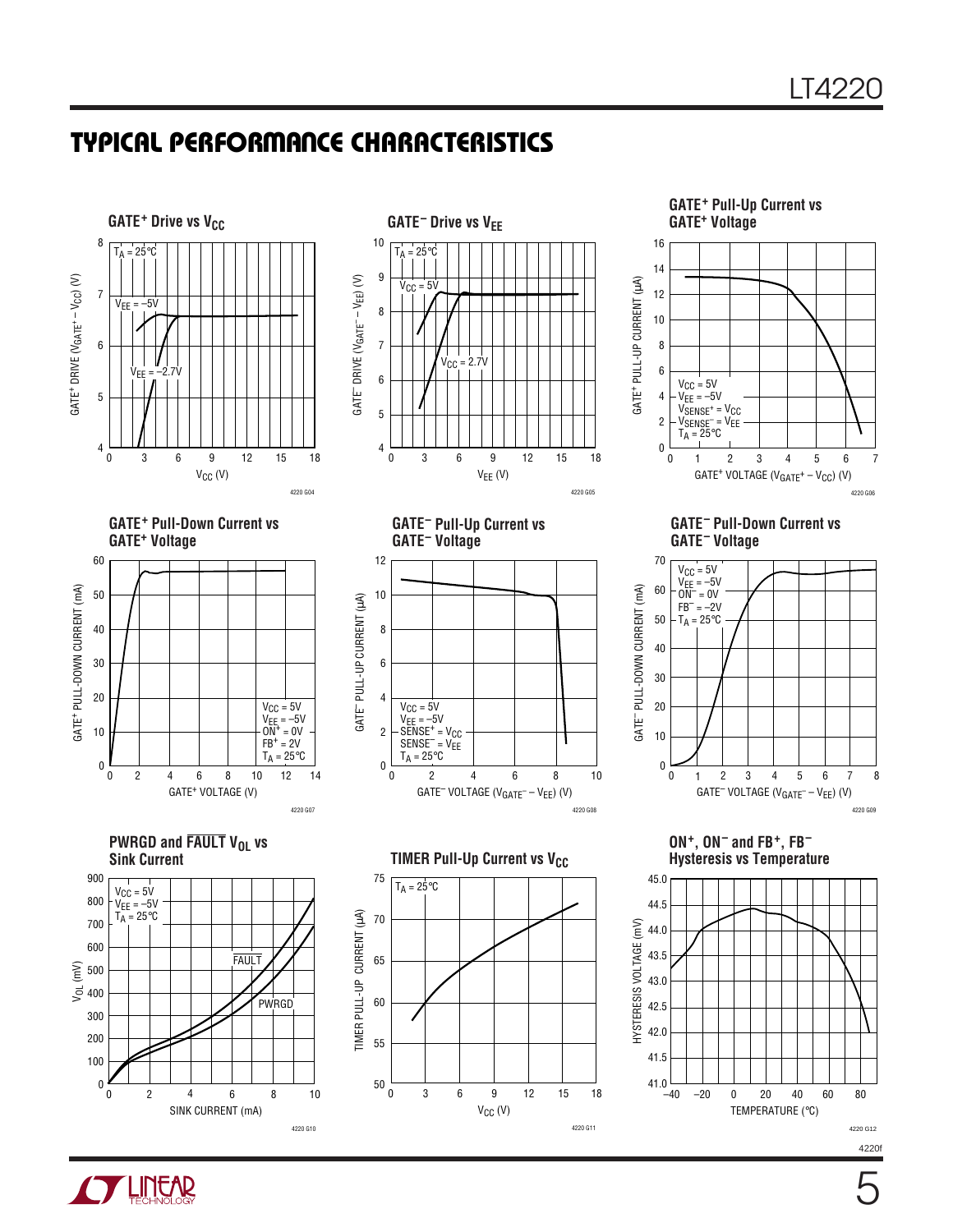# **TYPICAL PERFORMANCE CHARACTERISTICS**







**GATE+, GATE– Pull-Up Current vs Temperature**



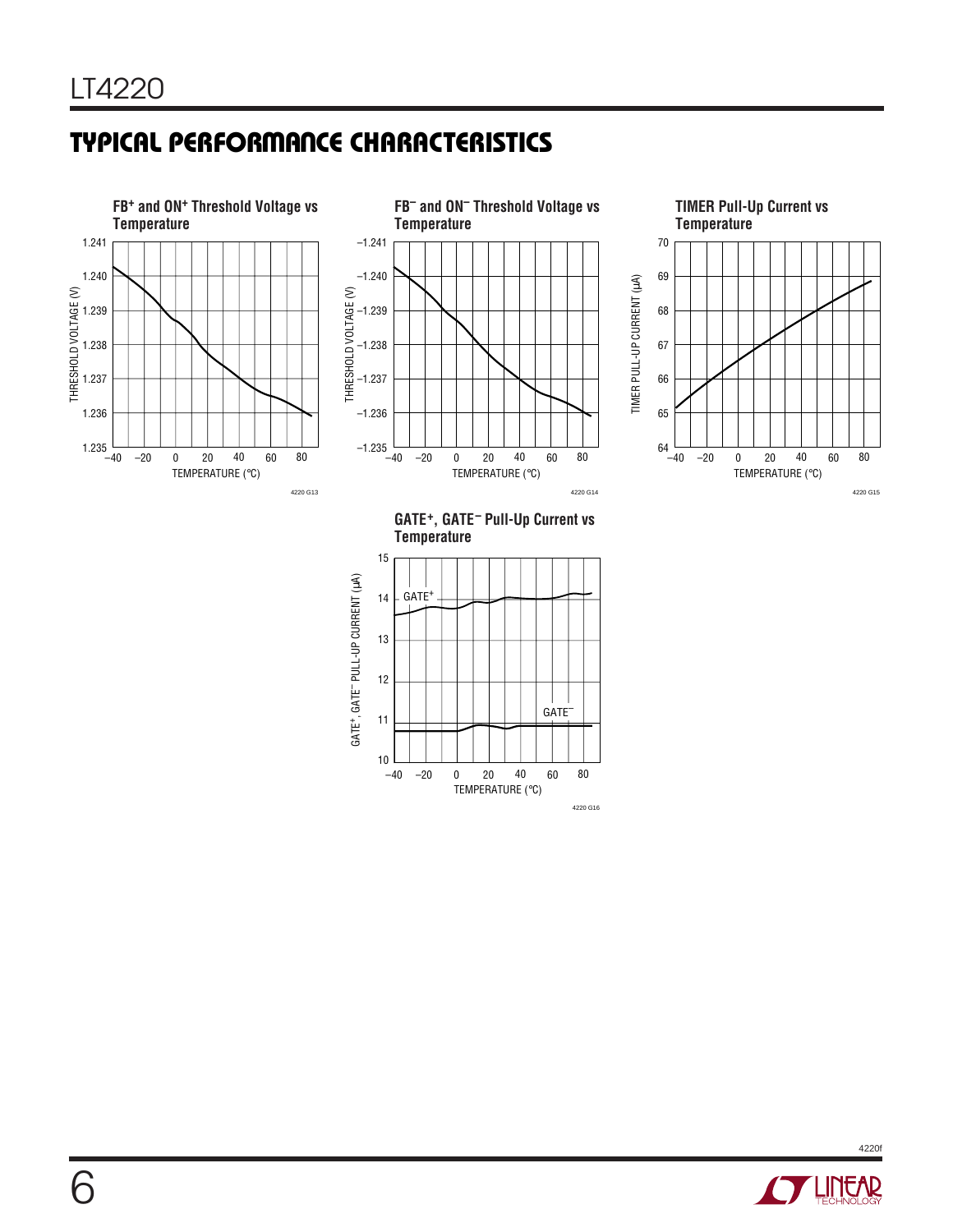## **PIN FUNCTIONS**

**V<sub>EE</sub>** (Pin 1): Negative Supply. The negative supply input ranges from  $-2.7V$  to  $-16.5V$  for normal operation. I<sub>FF</sub> is typically –1.6mA. An internal undervoltage lockout circuit disables the device for inputs greater than –2.45V. A 10 $\Omega$ , 1 $\mu$ F RC bypass network from V<sub>IN</sub>– to the V<sub>EE</sub> pin decouples transients from the device.

**SENSEK (Pin 2):** Negative Supply Current Limit Kelvin Sense Pin. Connect to  $V_{IN}$ -.

**SENSE– (Pin 3):** Negative Supply Current Limit Sense Pin. A sense resistor is placed in the supply path between SENSEK and SENSE–. The current limit circuit will regulate the voltage across the sense resistor to –50mV (SENSEK – SENSE–) when the FB– voltage is less than  $-0.7V$ . If  $V_{FB}$  goes above  $-0.7V$ , the voltage across the sense resistor decreases linearly and stops at –15mV when  $V_{FB}$  is OV. If current limit is not used, connect to SENSEK.

**GATE**– **(Pin 4):** Gate Drive for the External Negative Supply N-Channel FET. An internal 10µA current source drives the pin. An external capacitor connected from the GATE– pin to  $V_{\text{OUT}}$  will control the rising slope of the  $V_{\text{OUT}}$  signal. The voltage is clamped to 9V above  $V_{FF}$ .

When the current limit is reached, the GATE<sup>-</sup> pin voltage will be adjusted to maintain a constant voltage across the  $\rm\,R_S^{\small -}$  resistor while the timer capacitor starts to charge. If the TIMER pin voltage exceeds 1.24V, the fault latch will be set and both GATE<sup>-</sup> and GATE<sup>+</sup> pins will be pulled low.

The GATE<sup>-</sup> pin is pulled to  $V_{EE}$  whenever the ON<sup>+</sup> pin is below 1.24V, the ON– pin is above –1.24V, or either supply is in the undervoltage lockout voltage range, or the fault latch is set by the TIMER pin rising above 1.24V.

**FB– (Pin 5):** Negative Power Good Comparator Input. This pin monitors the negative output voltage ( $V_{OUT}$ ) with an external resistive divider. When the voltage on  $FB^-$  is below  $-1.24V$  and the initial GATE<sup>-</sup> drive voltage has reached a maximum (indicated by setting the internal GATE– good latch) and the FB+ release conditions are met, the PWRGD pin is released. PWRGD is pulled low when the FB– pin is above –1.185V. Note the PWRGD pin is wire-ORed with the FB+ pin conditions.

FB– also controls the negative supply current limit sense amplifier input offset to provide foldback current limit. The FB– pin linearly reduces the negative supply sense amplifier offset from –52mV to –15mV for FB– in the range  $-0.75V < FB^{-} < 0V$ . To disable V<sub>EE</sub> PWRGD and foldback current limit, the FB– pin should be set to a voltage in the range:  $-1.3V > FB^{-}$  > V<sub>EE</sub> + 0.5V but should never be more negative then –5.8V for normal operation.

**ON– (Pin 6):** The Negative Supply Good Comparator Input. This pin monitors the negative input voltage ( $V_{FF}$ ) with an external resistive divider for undervoltage lockout. When the voltage at the ON<sup>-</sup> pin is below the  $V_{ON-H}$  high-to-low threshold  $(-1.24V)$ , the negative supply is considered good. If the ON– pin rises above –1.185V, both GATE– and  $GATE<sup>+</sup>$  are pulled low. If  $ON<sup>-</sup>$  is not used, the  $ON<sup>-</sup>$  pin should be set to  $-1.3V > ON^{-} > V_{EE} + 0.5V$ .

**TRACK (Pin 7):** Supply Tracking Mode Control. If the TRACK pin is pulled high, the internal supply tracking circuit will be enabled during start-up. The TRACK circuit monitors the  $FB<sup>+</sup>$  and the  $FB<sup>-</sup>$  pins to keep their magnitude within a small voltage range by controlling the GATE<sup>+</sup> and GATE<sup>-</sup> charge currents. The tracking is disabled when either FB comparator indicates the output is good. Tracking is reenabled if ON<sup>+</sup> is pulled below 1.185V, ON<sup>-</sup> is pulled above –1.185V or either supply is below the internal undervoltage lockout. Typically, the TRACK pin is tied to GND or to  $V_{CC}$ . If left floating, tracking is enabled.

**TIMER (Pin 8):** Fault Time Out Control. An external timing capacitor at this pin programs the maximum time the part is allowed to remain in current limit before issuing a fault and turning off the external FETs. Additionally, for autorestart, this pin controls the time before an autorestart is initiated.

When the part goes into current limit, a 65µA pull-up current source starts to charge the timing capacitor. When the voltage reaches  $V_{\text{TIMERH}}$  (1.24V), the internal fault latch is set, FAULT pulls low and both GATE pins are pulled low; the pull-up current will be turned off and the capacitor is discharged by a 3.3µA pull-down current. When the TIMER pin falls below 0.5V, the part is allowed to restart if the ON+ pin is pulsed below 1.185V, thereby resetting internal fault latch—typically done by connecting the



7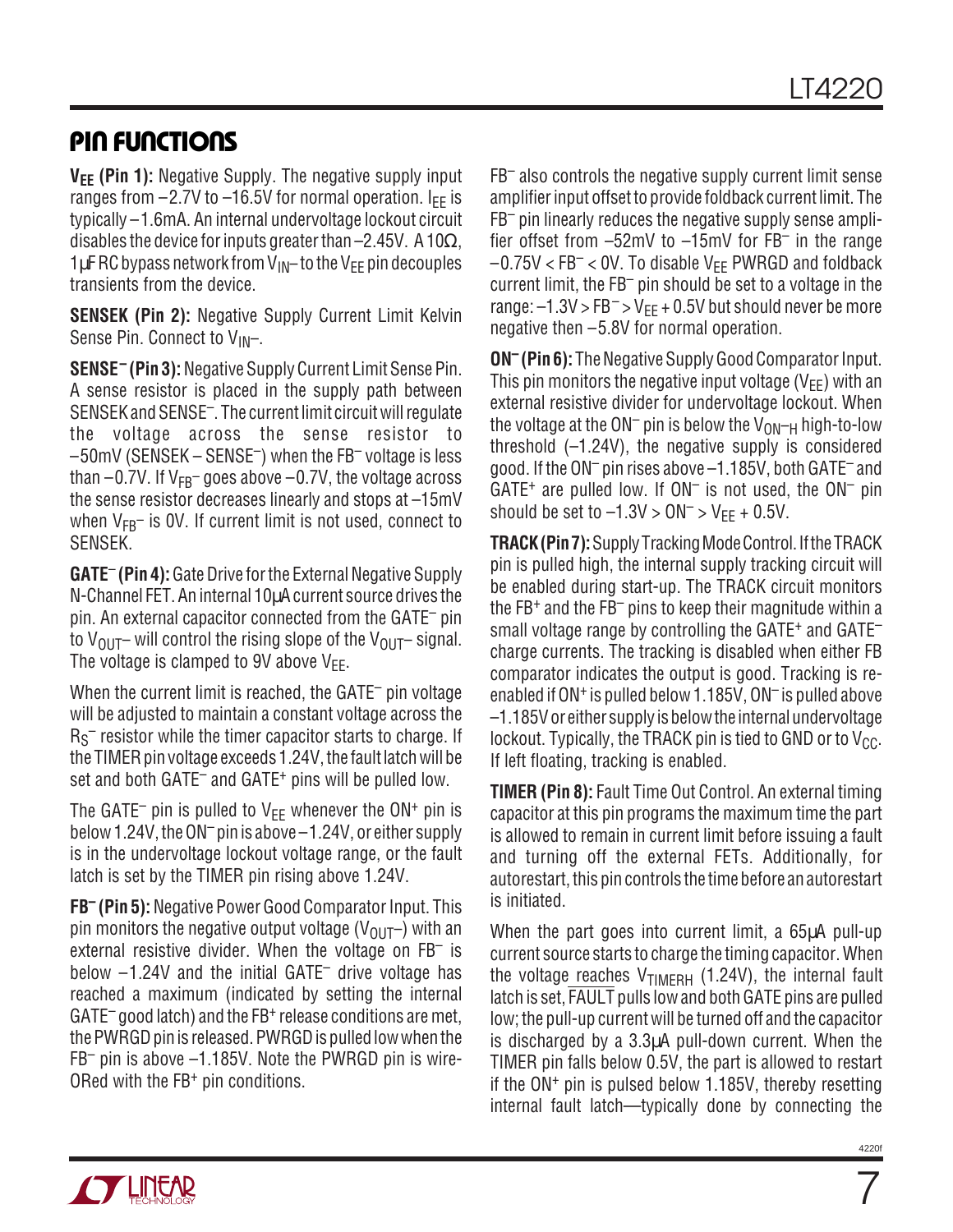# **U U U PI FU CTIO S**

FAULT pin to the  $ON<sup>+</sup>$  pin, otherwise the part remains latched off.

To disable the timeout circuit breaker, connect the TIMER pin to GND.

**GND (Pin 9):** Supply Ground Pin.

**PWRGD (Pin 10):** Open-Collector Output to GND. PWRGD goes to high impedance after the initial GATE– and final GATE+ pins have reached their maximum voltage and after the FB+ pin goes above 1.24V low-to-high threshold and after the FB– pin falls below –1.24V high-to-low threshold. An external pull-up resistor can pull the pin to a voltage higher or lower than  $V_{CC}$ . If not used, PWRGD can be left floating or tied to GND.

**FAULT (Pin 11):** Open-Collector Output to GND. The FAULT pin is pulled low whenever the TIMER pin rises above  $V_{\text{TIMFRH}}$  (1.24V) threshold, thereby setting the internal fault latch. It goes to high impedance whenever the internal fault latch is reset. The fault latch is reset with either internal undervoltage lockout conditions, or by the ON comparators if the TIMER pin is also below 0.5V. If not used, the FAULT pin can be left floating or tied to GND.

**ON+ (Pin 12):** Positive Supply Good Comparator Input. It monitors the positive input voltage ( $V_{CC}$ ) with an external resistive divider for undervoltage lockout. When the voltage on  $ON^+$  is above the  $V_{ON^+H}$  high-to-low threshold (1.24V) the positive supply is considered good. If ON+ drops below 1.185V, both GATE– and GATE+ are pulled low.

If ON+ is pulled low after a current limit fault and when the TIMER pin is below 0.5V, the fault latch is reset allowing the part to turn back on. Typically the FAULT pin is tied back to the ON+ pin for autorestart. If not used, the ON+ pin should be set to a voltage in the range of  $1.3V < ON<sup>+</sup> < V<sub>CC</sub>$ + 0.3V. The ON+ pin requires a bypass capacitor connected to ground.

**FB+ (Pin 13):** Positive Power Good Comparator Input. This pin monitors the positive output voltage ( $V_{\text{OUT}}$ +) with an external resistor divider. When the voltage on FB+ is above the  $V_{FB+H}$  low-to-high threshold (1.24V) and the GATE<sup>+</sup> drive voltage has reached a maximum, the PWRGD is released. PWRGD is pulled low when the FB+ pin is below 1.185V. The PWRGD pin is wire-ORed with the FB– pin conditions.

FB+ also controls the positive current limit sense amplifier input offset to provide foldback current limit. The FB+ pin linearly reduces the positive sense amplifier offset from 48mV to 15mV for FB<sup>+</sup> in the range  $0.85V > FB<sup>+</sup> > 0V$ . If PWRGD and foldback current limit are not used, the FB+ pin should be set to a voltage in the range of  $1.3V < FB<sup>+</sup>$  $V_{\text{CC}} + 0.3V$ .

**GATE+ (Pin 14):** High Side Gate Drive for the External Positive Supply N-Channel FET. An internal charge pump guarantees at least 3.5V above  $V_{CC}$ , for supply voltages at  $\pm$ 2.7V increasing to a minimum of 5V above V<sub>CC</sub> for supply voltages greater than ±5V. A 10µA pull-up current source drives the pin. An external capacitor connected from the GATE+ pin to GND will control the rising slope of the GATE+ signal. The voltage is clamped to 7V above  $V_{CC}$ .

When the current limit is reached, the GATE<sup>+</sup> pin voltage will be adjusted to maintain a constant voltage across the  $R_S^+$  resistor while the timer capacitor starts to charge. If the TIMER pin voltage exceeds 1.24V, the GATE+ pin will be pulled low.

The GATE<sup> $+$ </sup> pin is pulled to GND whenever the  $ON<sup>+</sup>$  pin is below 1.24V, the ON– pin is above –1.24V, either supply is in the undervoltage lockout voltage range, or the TIMER pin rises above 1.24V.

**SENSE+ (Pin 15):** Positive Supply Current Limit Sense Pin. A sense resistor must be placed in the supply path between  $V_{CC}$  and SENSE<sup>+</sup>. The current limit circuit will regulate the voltage across the sense resistor to 50mV  $(V_{CC}$  – SENSE<sup>+</sup>) when the FB<sup>+</sup> voltage is greater than 0.85V. If  $V_{FB}$ + goes below 0.85V, the voltage across the sense resistor decreases linearly and stops at 15mV when  $V_{FR}$ + is 0V.

**V<sub>CC</sub>** (Pin 16): Positive Supply. The positive supply input ranges from 2.7V to 16.5V for normal operation.  $I_{CC}$  is typically 2.7mA. An internal undervoltage lockout circuit disables the chip for inputs less than 2.45V. Place a 0.1µF bypass capacitor next to the  $V_{CC}$  pin.

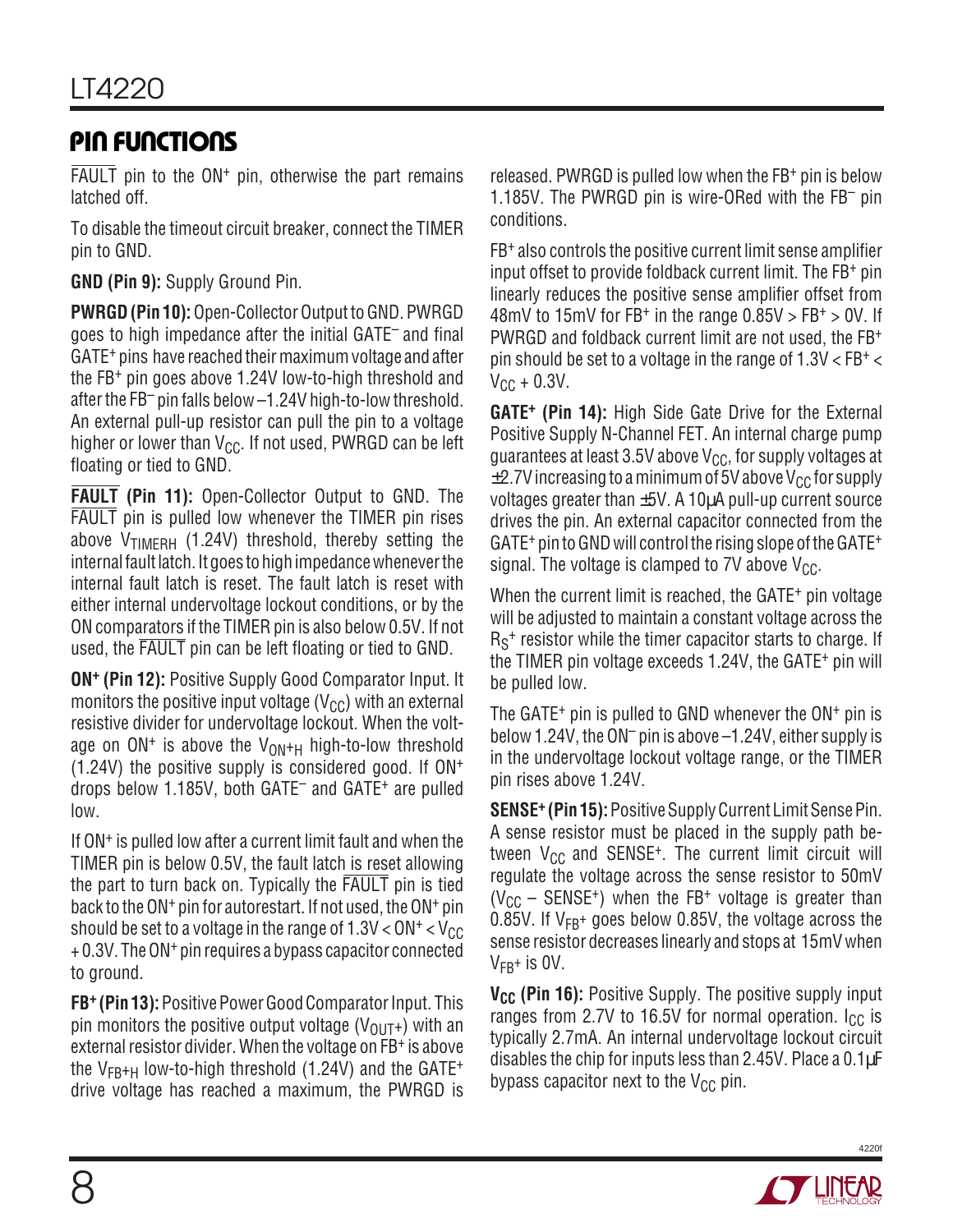### **BLOCK DIAGRAM**





9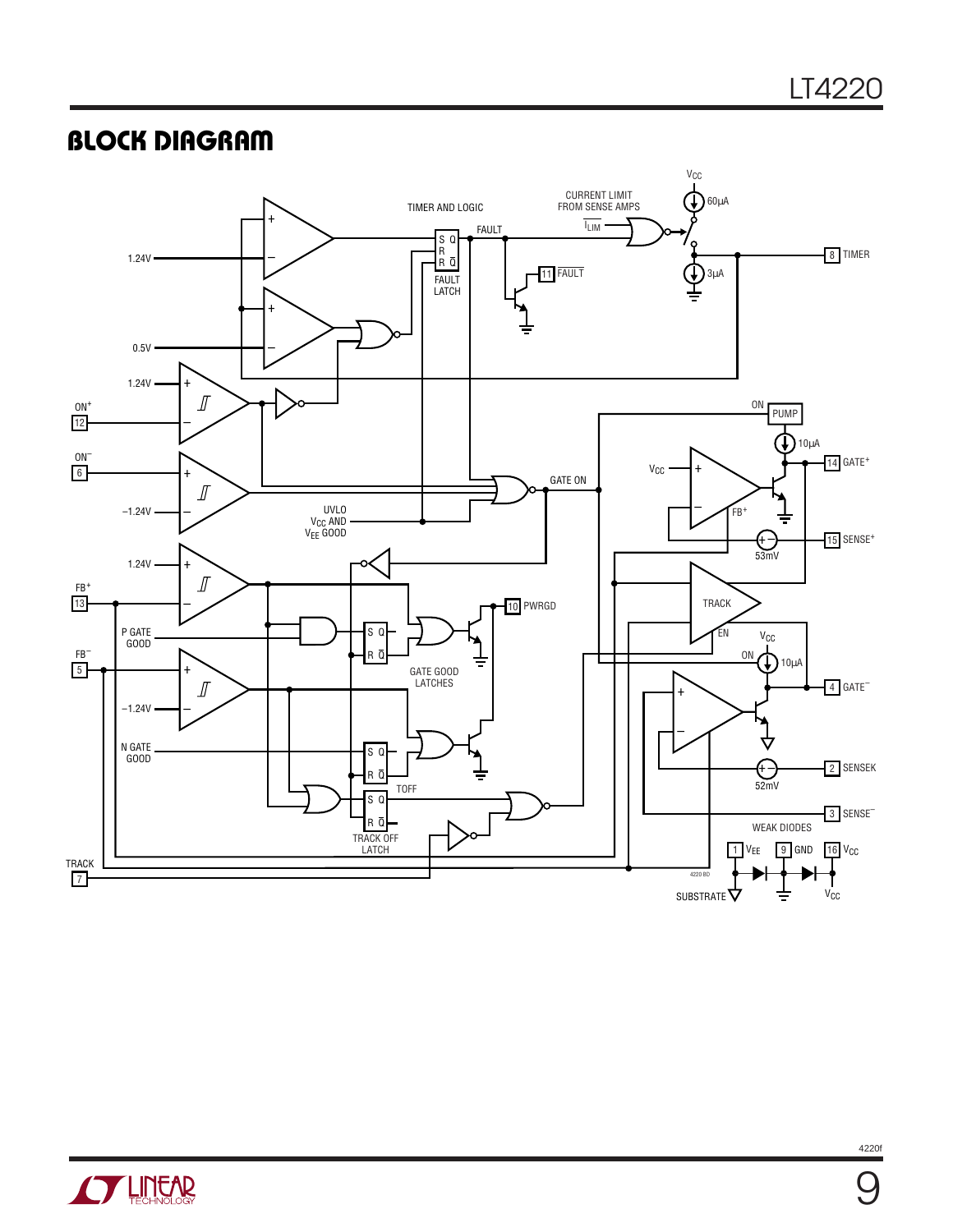# **TIMING DIAGRAMS**









**Figure 1. ON<sup>+</sup>-to-GATE<sup>+</sup> Timing Figure 2. Figure 2. FB<sup>+</sup>-to-PWRGD Timing** 



Figure 3. ON<sup>--</sup>to-GATE<sup>-</sup> Timing **Figure 4. Formula** Figure 4. FB<sup>-</sup>-to-PWRGD Timing



**Figure 5. SENSE+-to-GATE+ Timing Figure 6. SENSE–-to-GATE– Timing**

# **APPLICATIONS INFORMATION**

### **Hot Circuit Insertion**

When circuit boards are inserted into a live backplane, the circuit board bypass capacitors can draw large peak currents from the backplane power bus as they charge up. The LT4220 is designed to turn on a board's  $\pm V$  dual supplies in a controlled manner, allowing the circuit board to be safely inserted or removed from a live backplane. The part provides supply tracking as well as undervoltage and overcurrent protection. Power good and fault output signals indicate, respectively, if both power output voltages are ready or if an overcurrent time-out fault has occurred.

The dual power supply on the circuit board is controlled with two external N-channel pass transistors Q1 and Q2 in the  $\pm$ V dual power supply path. The sense resistors  $\mathsf{R}_\mathsf{S}^+$ and  $R_S$ – provide current detection while capacitor  $C1$  and C2 control the  $V_{\text{OUT}}$ + and  $V_{\text{OUT}}$  - slew rate. Optionally, the TRACK pin can be tied to  $V_{CC}$  enabling the dual output voltages to ramp up together by tracking the voltages at the FB+ and FB– pins. Resistors R6 and R8 provide current control loop compensation while R5 and R7 prevent high frequency oscillations in Q1 and Q2. C3 and R8 on Q2 prevent fast dV/dt transients from turning Q2 on during

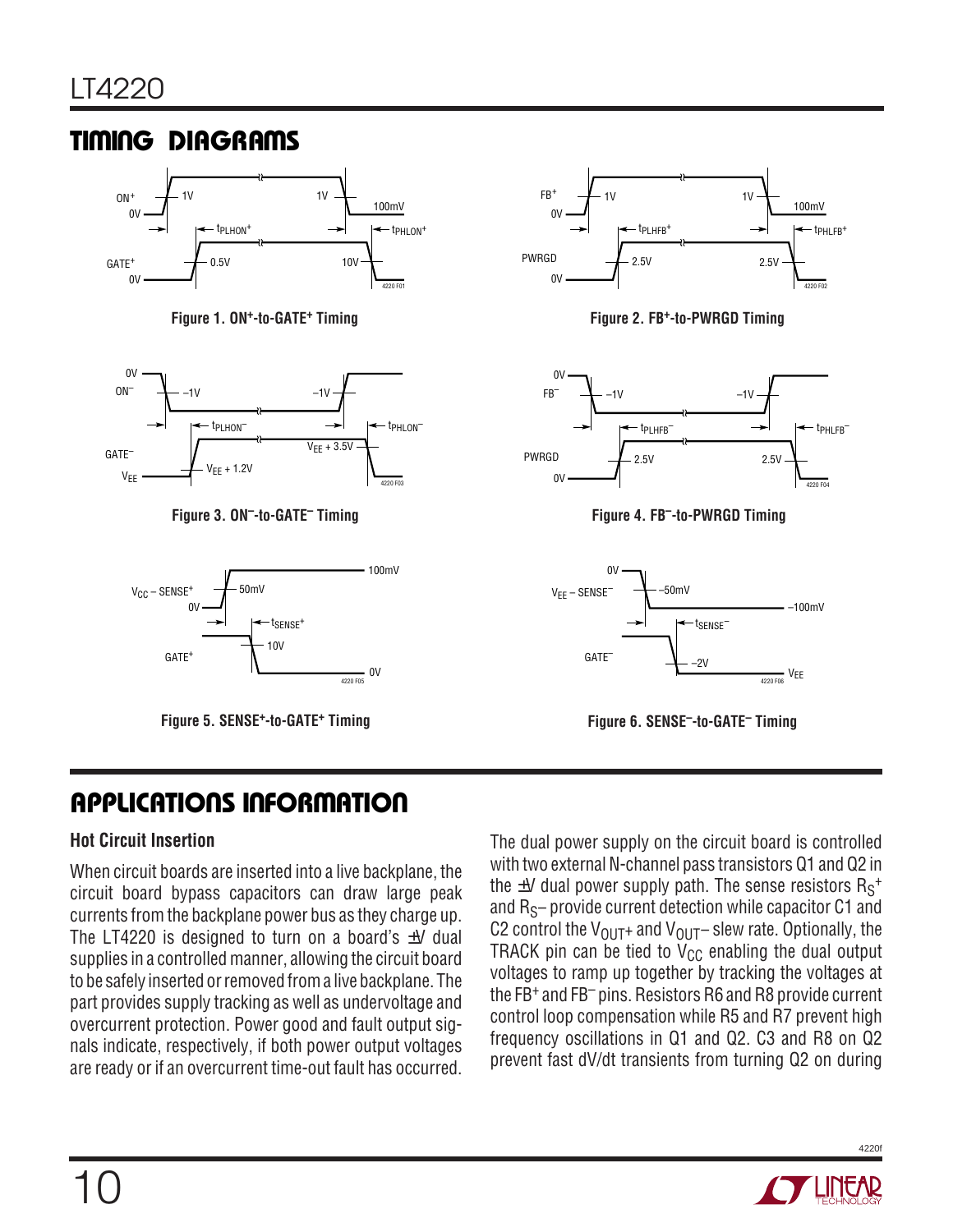live insertion. Resistive dividers R1, R2 and R3, R4 provide undervoltage sensing. Resistor dividers R9, R10 and R11, R12 provide a power good signal and control output voltage tracking when TRACK is enabled.

### **Internal Supply Diodes**

The LT4220 contains two internal diodes which clamp  $V_{FF}$ and  $V_{CC}$  with respect to GND in the event either supply pin is floating.  $V_{FF}$  is clamped one diode above GND and  $V_{CC}$ is clamped one diode below GND. The current through these diodes are designed to handle 10mA internal device current and should not be used for high load current conditions.

### **Initial Power-Up Sequence**

After the power pins first make contact, transistors Q1 and  $Q2$  remain off. If the voltage at the  $ON<sup>+</sup>$  and  $ON<sup>-</sup>$  pins exceed the turn-on threshold voltage, the internal voltage on the  $V_{CC}$  and  $V_{FE}$  power pins exceed the undervoltage lockout threshold, and the timer pin voltage is less than 1.24V, the gate drive to transistors Q1 and Q2 will be turned on. The voltage on the GATE+ and GATE– pins will be regulated to control the inrush current if the voltage across  $\mathsf{R}_\mathsf{S}^+$  or  $\mathsf{R}_\mathsf{S}^-$  exceeds the sense amplifier current limit threshold. If supply tracking is enabled, each gate will also be regulated to keep the magnitudes at the FB+ and FB– pins within 50mV of each other.



**Figure 7. Hot Swap Controller on Daughter Board with Tracking Disabled**

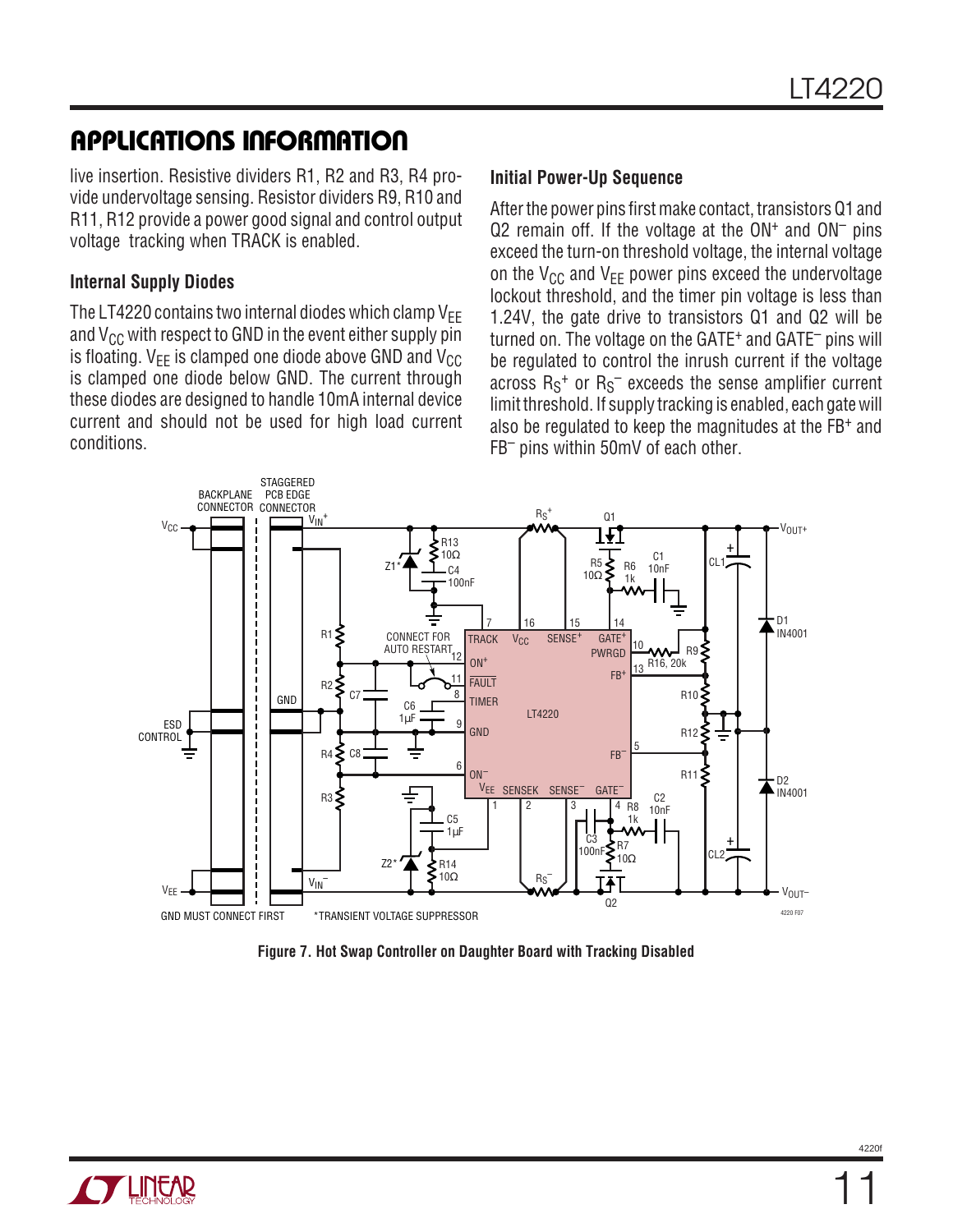Whenever the output voltages reach their final value as sensed by R9, R10 and R11, R12 and both gate signals are fully on, the PWRGD pin will go high impedance.

A typical timing sequence is shown in Figure 8 with tracking enabled. The sequence is as follows:

- 1) The power pins make contact and the undervoltage lockout thresholds are exceeded.
- 2) The ON comparator thresholds are exceeded and the GATE pins start ramping up.  $V_{\text{OUT}}$ + follows GATE<sup>+</sup> by the N-channel FET threshold voltage.
- 3) GATE<sup>+</sup> is limited by the tracking circuit because  $V_{\text{OUT}}$ lags behind  $V_{\text{OUT}}$ +. When  $V_{\text{OUT}}$  starts ramping, GATE<sup>-</sup> holds at approximately the threshold voltage of the N-channel FET due to C2 slew rate control.
- 4) When the magnitude of  $V_{\text{OUT}}$  catches up with  $V_{\text{OUT}}$ , GATE<sup>+</sup> resumes ramping. The slowest  $V_{OUT}$  will limit the faster  $V_{OUT}$  slew rate.
- 5) GATE+ internal gate good signal threshold is reached.
- 6) GATE– internal gate good signal threshold is reached, enabling the FB output comparators. If both FB com-



**Figure 8. Typical Timing Sequence**

parators indicate the output is good, the PWRGD pin output goes high impedance and is pulled up by an external pullup resistor.

### **Power Supply Ramping**

For large capacitive loads, the inrush current will be limited by the  $V_{\text{OUT}}$ + and  $V_{\text{OUT}}$  slew rate or by the fold-back current limit. For a desired inrush current that is less than the fold-back current limit, the feedback networks R6, C1 and R8, C2 can be used to control the  $V_{\text{OUT}}$  slew rate. For the desired inrush current and typical gate pull-up current, the feedback network capacitors C1 and C2 can be calculated as:

$$
C1 = (10\mu A \cdot CL1) / I_{INRUSH} + \text{and} \tag{1}
$$

$$
C2 = (10\mu A \cdot CL2) / I_{INRUSH} \tag{2}
$$

where CL1 and CL2 are the positive and negative output load capacitance. If the supply-tracking mode is enabled  $(TRACK = High)$ , during startup, the output with the slowest slew rate will also limit the slew rate of the opposite output (Note: Supply-tracking is also controlled by the resistive dividers on the FB pins. See Supply Tracking). Additionally, C1 and C2 should be greater than 5nF to prevent large overshoot in the output voltage for transient loads with small capacitive loads.

Capacitor C3 and resistor R8 prevent Q2 from momentarily turning on when the power pins first make contact. Without C3, capacitor C2 and  $C_{GD(02)}$  would hold the gate of Q2 near ground before the LT4220 could power up and pull the gate low. The minimum required value of C3 can be calculated by:

$$
C3 = \left[\frac{|V_{EE}| - V_{TH}}{V_{TH}}(C_{GD(Q2)} + C2)\right] \cdot 1.2
$$
 (3)

where  $V_{TH}$  is the MOSFET's minimum gate threshold and V<sub>EEMAX</sub> is the maximum negative supply input voltage. If C2 is not used, the minimum value for C3 should be 10nF to ensure stability. C2 and C3 must be the same type to ensure tracking over temperature.

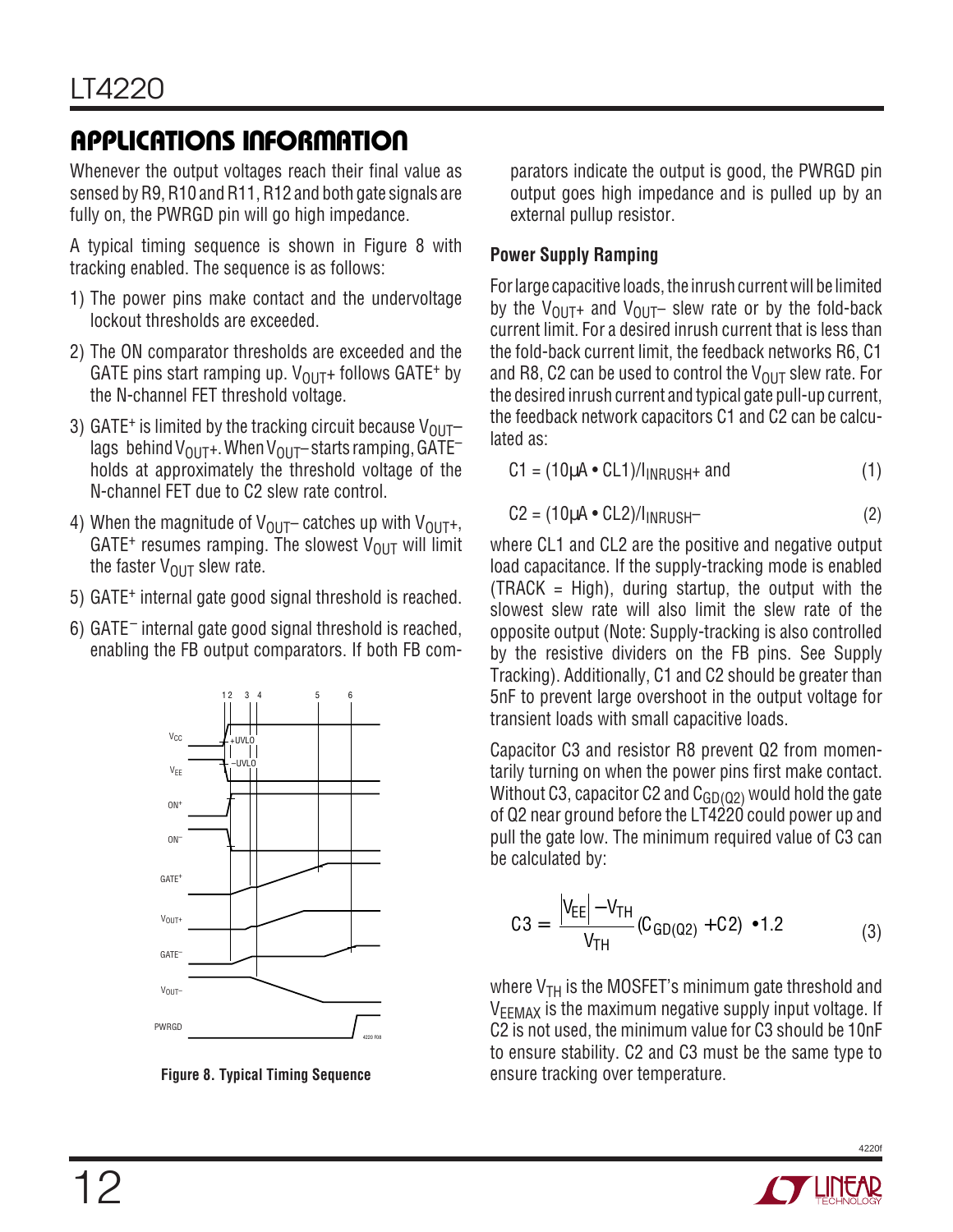### **Current Limit/Electronic Circuit Breaker**

The LT4220 features foldback current limit with an electronic circuit breaker that protects against short-circuits or excessive supply currents. The current limit is set by placing sense resistors between  $V_{CC}$  (Pin 16) and SENSE<sup>+</sup> (Pin 15) and between SENSEK (Pin 2) and SENSE– (Pin 3). An adjustable timer will trip an electronic circuit breaker if the part remains in current limit for too long.

To prevent excessive power dissipation in the pass transistors and to prevent voltage spikes on the input supply during overcurrent conditions at the output, the current folds back as a function of the output voltage, which is sensed at the feedback pins FB+ and FB– . When the voltage at the FB+ (or FB–) pin is 0V, the sense amplifier offset is 15mV ( $-15$ mV), and limits the current to  $I<sub>LIMIT</sub> = 15$ mV/  $R_S^+$  ( $-15$ mV/ $R_S^-$ ). As the output voltage increases, the sense amplifier offset increases until the FB<sup>+</sup> (or FB<sup>-</sup>) voltage reaches 0.85V (–0.75V), At which point the current limit reaches a maximum of  $I_{LIMIT} = 48 \text{mV/Rs}^+$  $(-52mV/R<sub>S</sub><sup>-</sup>).$ 

### **Timer Function and Autorestart**

The TIMER pin (Pin 8) provides a method for setting the maximum time the LT4220 is allowed to operate in current limit. When the current limit circuitry is not active, the TIMER pin is pulled to GND by a 3.3µA current sink. Whenever the current limit circuit becomes active, by either a positive or negative sense amplifier operating in current limit, a 65µA pull-up current source is connected to the TIMER pin and the voltage rises with a slope equal to  $dV/dt = 65 \mu A/C_{TIMFR}$ . The desired current limit time (t) can be set with a capacitor value of:

$$
C_{\text{TIMER}} = t \cdot 65 \mu \text{A/1.24V} \tag{4}
$$

If the current limit circuit turns off, the TIMER pin will be discharged to GND at a rate of:

$$
dV/dt = 3.3 \mu A/C_{\text{TIMER}} \tag{5}
$$

Whenever the TIMER pin ramps up and reaches the 1.24V threshold, the internal fault latch is set and the FAULT pin (Pin 11) is pulled low. GATE+ is pulled down to ground, GATE<sup>-</sup> is pulled down to  $V_{FF}$ , and the TIMER pin starts ramping back to GND by the 3.3µA current sink. After the

fault latch is set, the LT4220 can be restarted by pulling the ON+ pin low after the TIMER pin falls below 0.5V. The LT4220 can also be restarted by cycling either supply beyond its UVLO. Otherwise the part remains latched off.

For autorestart, the FAULT pin can be tied to the ON<sup>+</sup> pin. The autorestart will occur after the TIMER pin falls below  $0.5V$ 

### **Undervoltage Detection**

The ON+ and ON– pins can be used to detect an undervoltage condition at the power supply inputs. The  $ON<sup>+</sup>$  and  $ON$ pins are connected to analog comparators with 50mV of hysteresis. If the ON<sup>+</sup> pin falls below its threshold voltage or the ON– pin rises above its threshold voltage, the GATE pins are pulled low and held low until the ON+ and ON– pins exceed their turn-on thresholds (1.24V and –1.24V). External capacitance at the ON pins may be required to filter supply ringing from crossing the ON comparator threshold.

Additionally there is an internal undervoltage lockout on both supplies of approximately  $V_{CC}$  < 2.45V and  $V_{FF}$  > –2.45V. If either supply is in UVLO, both GATE pins will be pulled low and all internal latches will be reset.

### **ON– Protection**

If the ON– pin is driven directly and not connected to the negative supply through a resistor divider, a 10k resistor must be connected between the driver and the ON– pin.

### **Power Good Detection**

The LT4220 includes two comparators for monitoring the output voltages. The  $FB<sup>+</sup>$  and the  $FB<sup>-</sup>$  pins are compared against 1.24V and –1.24V internal references respectively. The comparators exhibit 50mV of hysteresis. The comparator outputs are wire-ORed to the open collector PWRGD pin that is enabled once both GATE+ and GATE– pins have reached their maximum gate drive voltage as indicated by the internal gate good latches. The PWRGD pin goes high impedance when both  $FB^+$  and  $FB^-$  inputs exceed  $V_{FB^+H}$ and  $V_{FB-H}$  thresholds, GATE<sup>+</sup> is fully on and Gate<sup>-</sup> initially has been fully on.

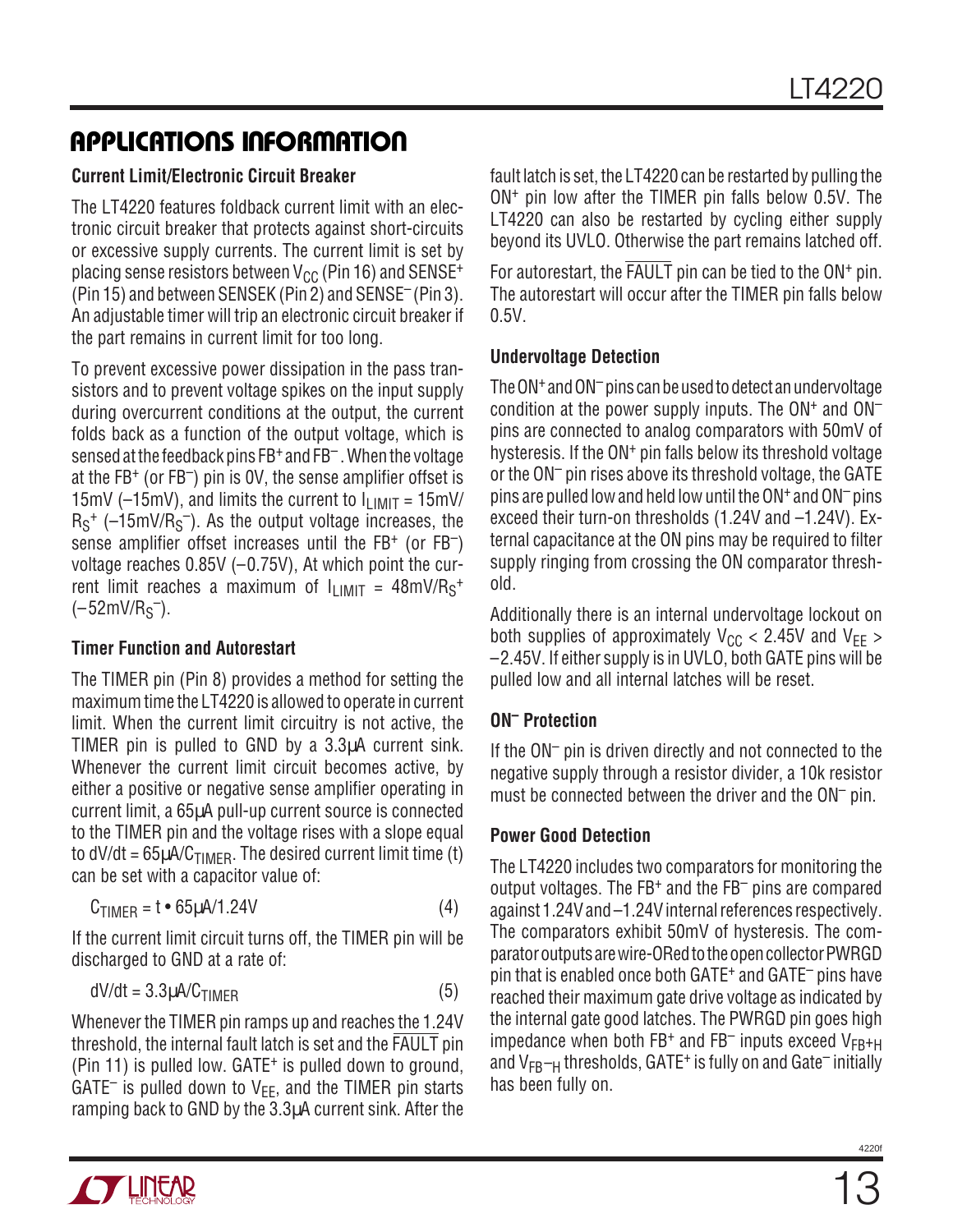### **Supply Tracking**

If the TRACK pin (Pin 7) is high the supply power-up tracking mode is enabled. This feature forces both supplies to reach their final value at the same time, during power-up and for faults that drive the output supplies to zero. During this mode the GATE pins are controlled to keep the differential magnitude of the FB pins to within 50mV. The FB pins are scaled versions of the output voltages. Therefore, control of the FB pins, via the GATE pins, will control the output voltages at the same scale.

$$
|\Delta V_{FB(TRK)}| = |V_{FB}^+ - V_{FB}^-| \tag{6}
$$

Supply tracking will continue until: either FB pin reaches the associated PWRGD threshold. If any fault condition occurs that turns the GATE pins off, supply tracking will be reenabled. The GATE off conditions include: (1) either ON pin detects undervoltage, (2) internal undervoltage lockout, (3) the fault latch is set by a current limit time-out.

### **V<sub>EE</sub>** Bypassing

The  $V_{EE}$  supply pin should be filtered with an RC network to reduce high dV/dt slew rates from disturbing internal circuits. Typical RC bypassing sufficient to prevent circuit misbehavior is R14 =  $10\Omega$  and C5 = 1µF. The GATE<sup>-</sup>, SENSEK and SENSE– pins have been designed such that they can be pulled below or above  $V_{FF}$  for short periods of time while the  $V_{EE}$  pin is reaching its steady state voltage. If desired, a higher R14 • C5 time constant may be used to prevent short circuit transients from tripping the  $V_{FF}$ undervoltage lockout circuit at –2.45V. R14 should be sufficient to decouple C5 from causing transients on  $V_{\text{IN}}$ during live insertion.

Under the condition of a short circuit on  $V_{\text{OUT}}$ , parasitic inductance and resistance in the  $V_{\text{IN}}$ – path will cause  $V_{\text{IN}}$ – to collapse toward OV causing the  $V_{FF}$  pin voltage to also discharge toward 0V before the external FET can be turned off (typically 7µs to 10µs). To prevent a UVLO condition from occurring, the R14 • C5 time constant should be sufficient to hold the  $V_{EE}$  pin voltage out of the  $V_{EE}$  UVLO voltage range. If the  $V_{EE}$  pin reaches its UVLO voltage, GATE<sup>+</sup> will also be pulled low. For the case where C3 is large, causing an even slower N-channel FET turnoff, higher RC bypassing may be necessary to prevent tripping the  $V_{FF}$  UVLO.

### **ON+, ON– Bypass Capacitors**

Bypass capacitors are required from ON<sup>+</sup> to ground and ON– to ground. A typical time constant is:

 $TC (ON<sup>+</sup>) = (R1||R2)C7 = 44<sub>u</sub>S$  $TC (ON<sup>-</sup>) = (R3||R4)C8 = 44\mu s$ 

### **Supply Ringing**

Normal circuit design practice calls for capacitive bypassing of the input supply to active devices. The opposite is true for Hot Swap circuits that are connected into a backplane, where capacitive loading would cause transients during an abrupt connection to the backplane. With little or no capacitive decoupling on the powered side of the N-channel FETs, connection transients or load transients will typically cause ringing on the supply leads due to parasitic inductance. It is recommended to use a snubber circuit comprising of a series  $10\Omega$  and  $0.1\mu$ F capacitor to dampen transient ringing. The supply decoupling circuit on the  $V_{FF}$  pin also provides a snubber for  $V_{IN}$ -.

Additionally, if the supply voltage overshoot can exceed the  $\pm$ 22V maximum rating on the part, a transient voltage suppressor is recommended. Voltage transients can occur during load short-circuit conditions, where parasitic inductance in the supply leads can build up energy before the external N-channel FET can be turned off. This is especially true for the negative side FET where a large C3 value slows the turn off of the N-channel FET. Subsequent overshoot when the FET is finally turned off can be as much as  $2\times$  the supply voltage even with the snubber circuit. Additional protection using a transient suppressor may be needed to prevent exceeding the maximum supply voltage rating.

### **Supply Reversal Protection**

A variety of conditions on  $V_{\text{OUT}}$  and  $V_{\text{OUT}}$  may result in supply reversal. To protect devices connected to  $V_{\text{OUT}}+$ and  $V_{\text{OUT}}$  protection diodes should be used. 1N4001 diodes can be used for most aplications. Connection of these diodes (D1, D2) are shown in the front page Typical Application.

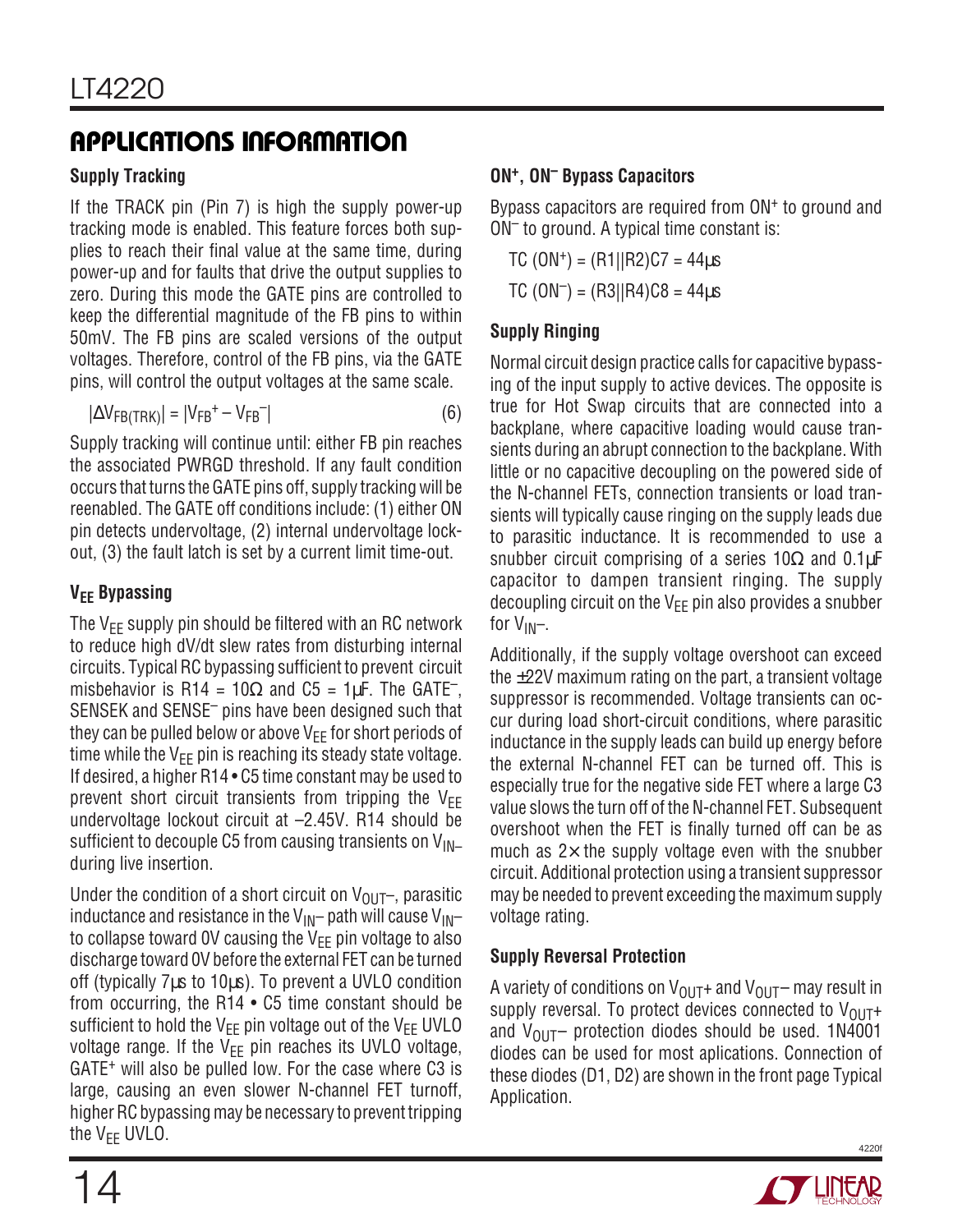### **U PACKAGE DESCRIPTIO**







**GN Package 16-Lead Plastic SSOP (Narrow .150 Inch)** (Reference LTC DWG # 05-08-1641)



GN16 (SSOP) 0502

2. DIMENSIONS ARE IN <u>INCHES</u><br>(MILLIMETERS) 3. DRAWING NOT TO SCALE

 \*DIMENSION DOES NOT INCLUDE MOLD FLASH. MOLD FLASH SHALL NOT EXCEED 0.006" (0.152mm) PER SIDE

\*\*DIMENSION DOES NOT INCLUDE INTERLEAD FLASH. INTERLEAD FLASH SHALL NOT EXCEED 0.010" (0.254mm) PER SIDE